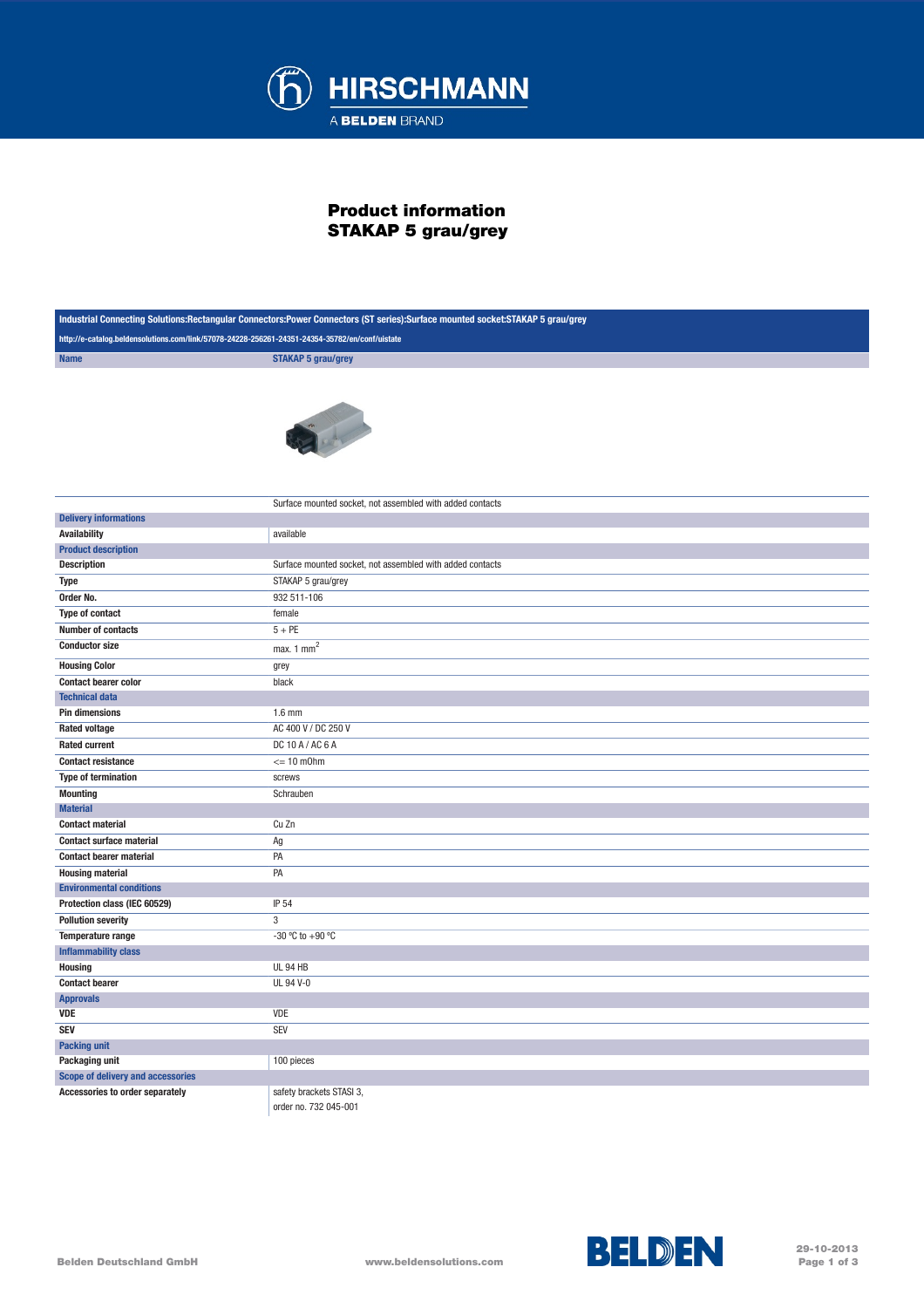

Industrial Connecting Solutions:Rectangular Connectors:Power Connectors (ST series):Surface mounted socket:STAKAP 5 grau/grey

<http://e-catalog.beldensolutions.com/link/57078-24228-256261-24351-24354-35782/en/conf/uistate>

**Picture** Drawing



## Belden Deutschland GmbH

Im Gewerbepark 2 58579 Schalksmühle Germany Phone: +49 7127/14-1806 E-Mail: icos-sales@belden.com